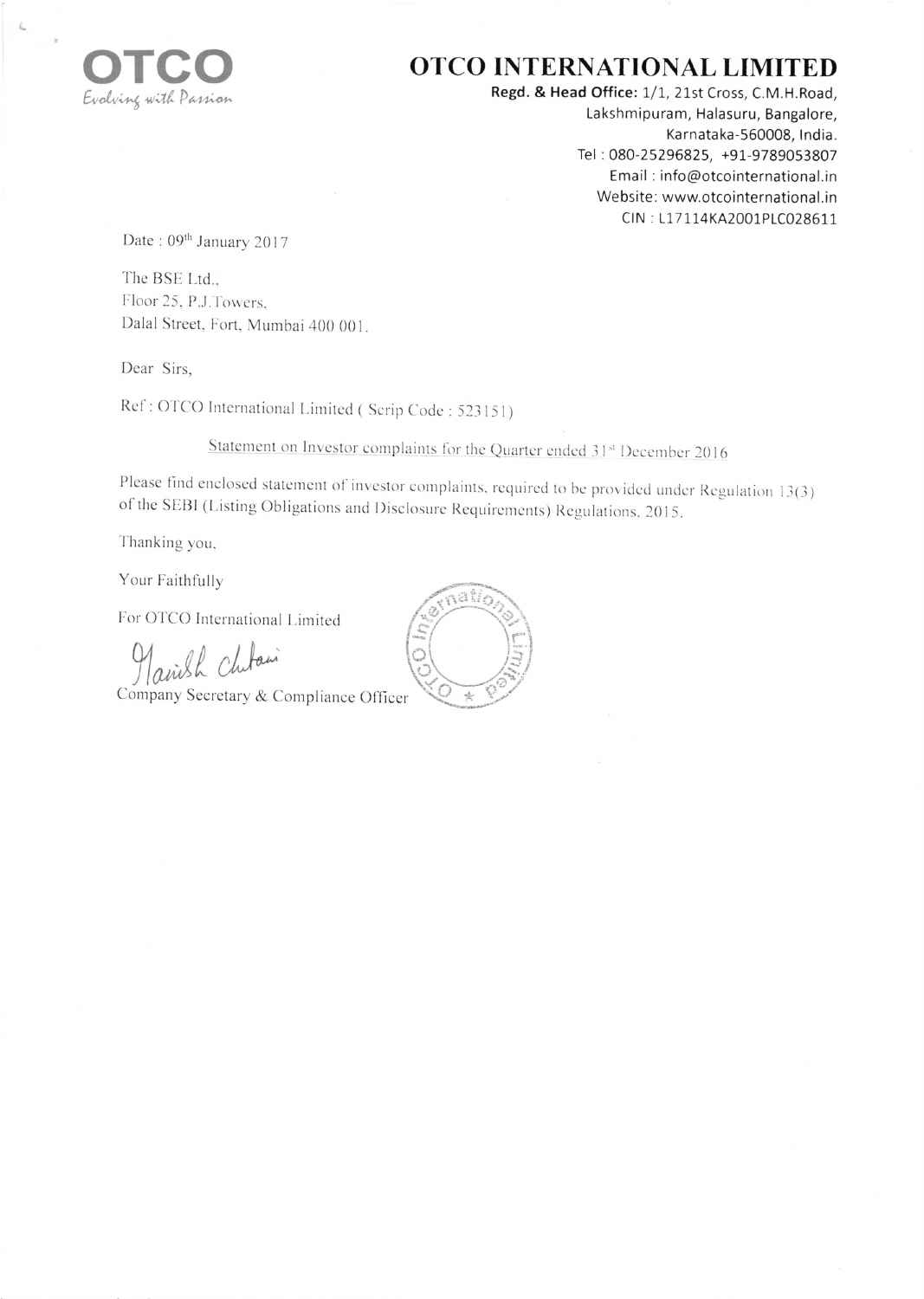

## OTCO INTERNATIONAL LIMITED

Continuation Sheet ....

### **OTCO INTERNATIONAL LIMITED**

# Statement on Investor Complaints for the Quarter ended 31st December, 2016

| Number of investor complaints pending at the beginning of the quarter i.e., on 01 <sup>st</sup> October, 2016              |     |
|----------------------------------------------------------------------------------------------------------------------------|-----|
|                                                                                                                            | Nil |
| Number of investor complaints received during the quarter                                                                  |     |
| Number of investor complaints disposed off during the quarter                                                              |     |
| Number of investor complaints remaining unresolved at the end of the quarter i.e., on 31 <sup>st</sup> December 2016   Nil |     |
|                                                                                                                            |     |

OTCO INTERNATIONAL LIMTIED

Chilani andh

Company Secretary & Compliance Officer